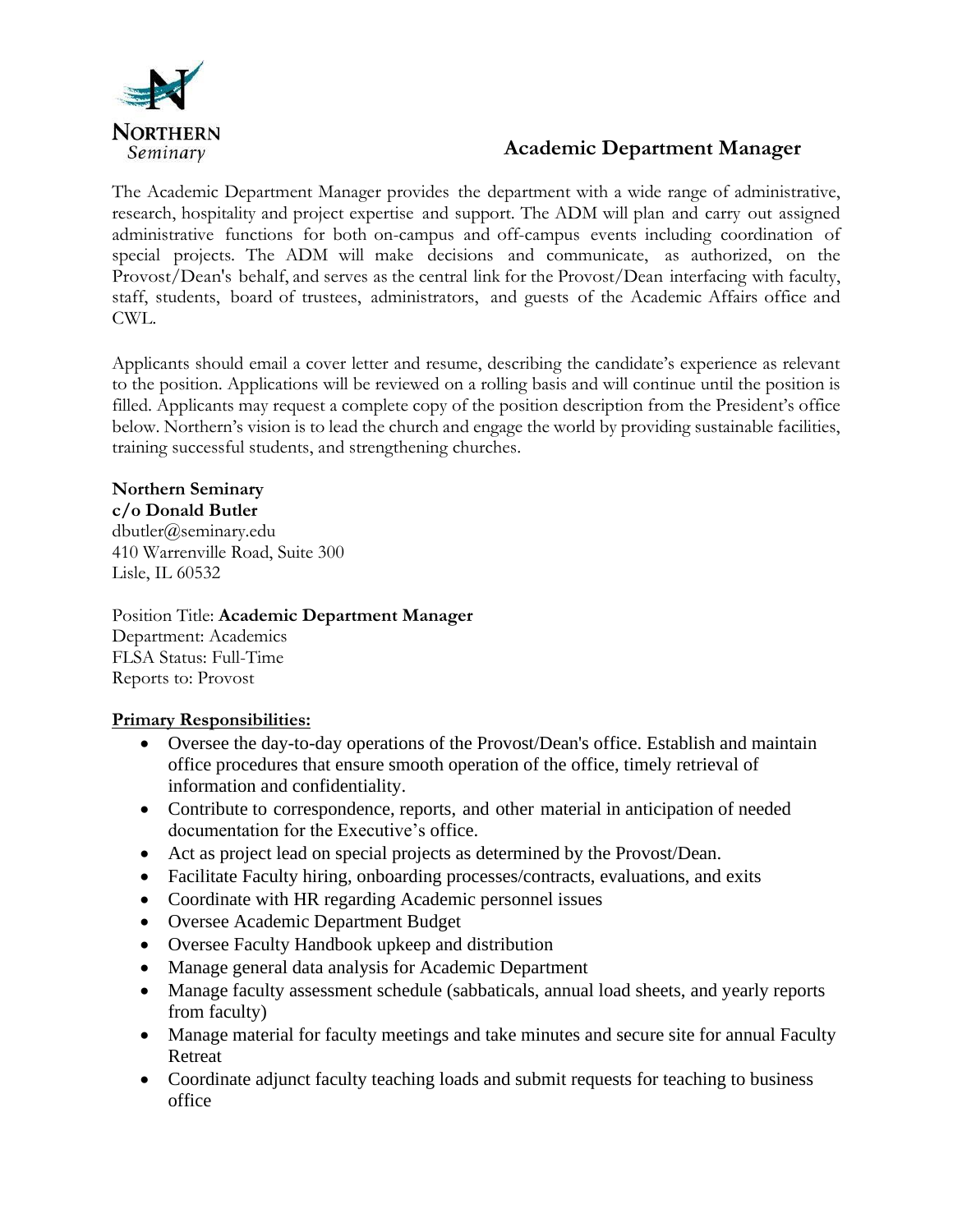- Oversee Course Evaluations
- Oversee Academic Assessment Procedures
- Oversee Student Journey process and coordination
- Prepare script for Provost/Dean for commencement

#### **Required Skills/Abilities**

- Knowledge of and in agreement with the mission and values of Northern Seminary.
- Knowledge of methods and techniques used in busy office environments.
- Some knowledge of marketing and social media is preferred.
- Ability to manage multiple projects with competing levels of priority in a timely fashion.
- Outstanding verbal and written communication skills, with an attention to detail.

• Ability to assume responsibility without direct supervision, exercise initiative, judgment, and discretion

• Ability to develop and maintain effective working relationships within the Seminary.

#### **Education and Experience**

- Bachelor's degree in related field and/or experience.
- Proficiency in CRM software which including but not limited to Salesforce.
- General knowledge of computer programs, database software Populi, social media, and expertise in Excel and MS Word.
- Collaborative organizational and networking skills.
- Strong administrative follow up and time management abilities.
- Demonstrated ability to take initiative and carry a project from start to finish.

#### **Core Competencies:**

- Communication: Strong verbal and written skills with attention to detail
- Agreement. Complies with the Seminary Faith and Community Standard statements.
- Interpersonal Relationships. Promotes harmony and cooperation within working relationships; effectively addresses and resolves conflicts with others.
- Initiative and Self-Reliance. Takes action without direction; uses sound judgment in decision making; looks for new and better ways to accomplish goals.
- Trust and Integrity. Is widely trusted; seen as direct and truthful; keeps confidences; admits mistakes; adheres to an appropriate and effective set of core values
- Innovative creativity to elevate overall brand in a way that reflects our niche market.

## **Our Core Values**

The Academic Advisor and Retention Specialist will reflect these values:

- International, Interracial, Intercultural and Mutual We are strongest when we reflect the breadth of Christ's church through intentional efforts to be agents of reconciliation and people who affirm the equal calling of women and men to lead the church and engage the world. Our graduates, faculty and staff demonstrate God's love around the world and across lines of culture, race and gender.
- Pastoral/Missional Mindset The Gospel is best proclaimed and shared by equipped church leaders who are committed to mission, prayer, faith, compassion.
- Servant Leaders We best serve our students and their churches when we are resourceful, strategic, and capable, relying on integrity to guide all interactions.